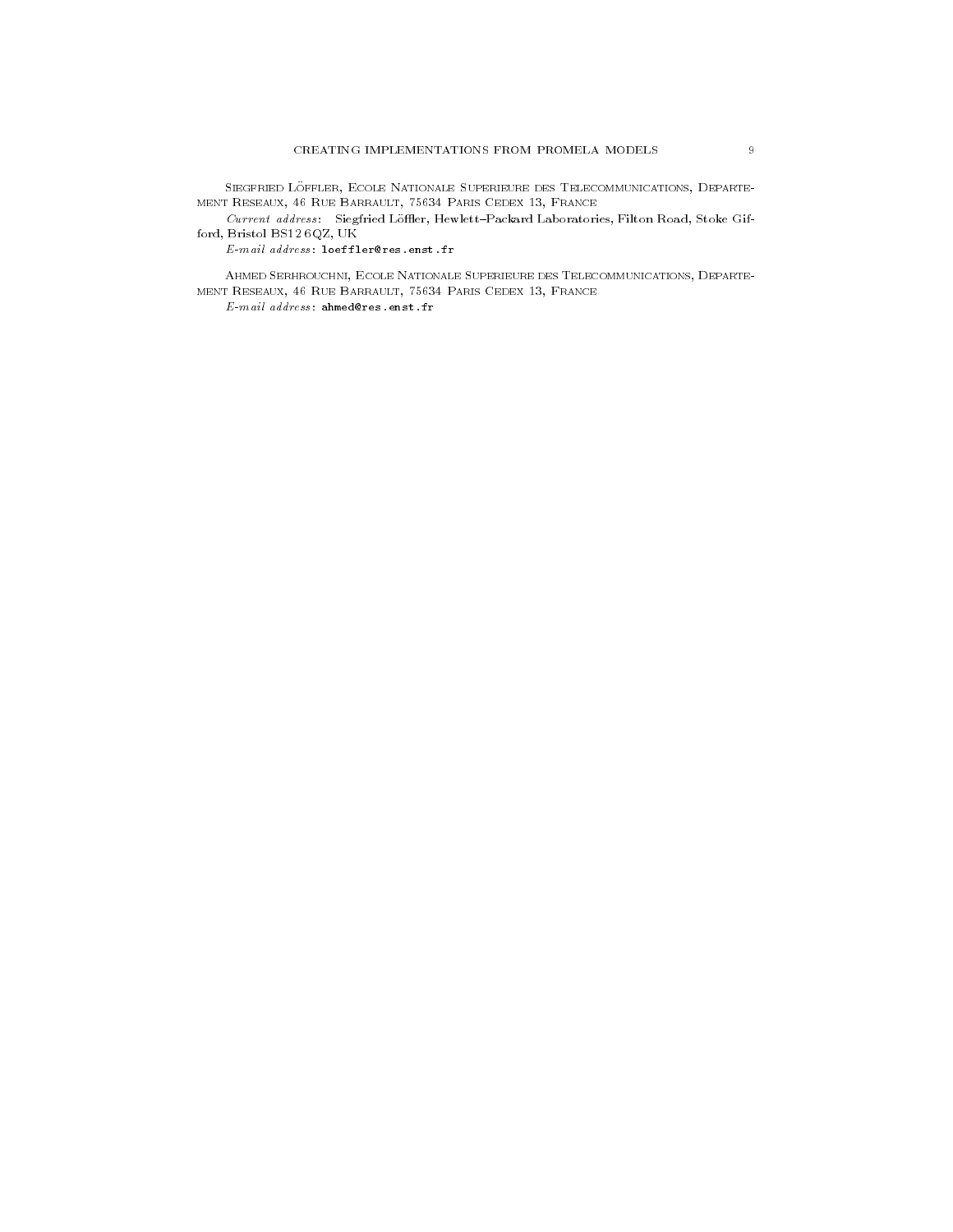It has to be mentioned that the compiler itself is not validated and most probably still contains quite a lot of bugs. Therefore the resulting implementations are not 100% validated.

Another thing which is left to do is a validation of the protocol that we use for the connection of clients and servers. A basic description of this protocol can be found in [7].

## 4. CONCLUSIONS

With PROMELA / SPIN, Holzmann has attacked two of the main factors inhibiting more widespread use of specification or validation tools, namely difficulty of use and the inherent limitations of the finite state reachability methods.

However, for the step to the final implementation, some difficulties remain. The major drawback of PROMELA in its current state is that the semantics are still not exactly specied, therefore allowing interpretations which may lead to problems when implementing the design. Another problem is the missing capability of the language to refine the specification in a way that suffices to describe details (like timeouts) of an implementation.

Our extended SPIN tool is usable for the rapid prototyping of validated imple mentations of communication protocols. Because of our different interpretation of the "atomic" statement, it is possible for the implementation to behave not exactly as expected. The generated implementation is not 100% validated because we had to add code for a scheduler and for external communications which has not been exhaustively veried.

The main application field we see for the implementations generated with the current version of our extended SPIN tool is the rapid prototyping of testing scenarios.

#### References

- [1] Gerard J. Holzmann, AT&T, Design and Validation of Computer Protocols, Prentice Hall, 1991
- [2] Gerard J. Holzmann,  $AT&T$ ,  $What's New in SPIN Version 2.0$ , in "SPIN Documentation", 1995
- http://netlib.att.com/netlib/att/cs/home/holzmann-spin.html
- [3] Gerard J. Holzmann, AT&T, V2. Updates, in "SPIN Documentation", 1995 http://netlib.att.com/netlib/att/cs/home/holzmann-spin.html
- [4] A. A. F. Loureiro, S. T. Chanson and S. T. Vuing, FDT Tools for Protocol Development, Forte '92, Lannion, France, 1992
- [5] E. Na jm, F. Olsen, Telecom Paris, Reactive PROMELA, 1st SPIN Workshop, Montreal, 1995
- [6] Eric Moreau, Jérôme Paillet, *PROMELA Compilateur Document Technique*, Rapport de Stage, Telecom Paris, 1994
- [7] S. Löffler, A Promela To C Compiler, Rapport de Stage, Télécom Paris, 1996 http://www.res.enst.fr/~loeffler/abstract.html
- [8] J. A. Chaves, Formal Methods At AT&T An Industrial Usage Report, Forte 91, Sidney, 1991
- [9] C. Jones, Formal Methods And Their Role In Industry, ASWEC 91, 1991
- [10] R. P. Hautbois, P. de Saqui-Sannes, Results And Viewpoints On The Use Of Formal Languages, Workshop "Formal Methods, Modelling And Simulation For System Engineering", St-Quentin En Yvelines, France, 1995
- [11] R. Groz, J. F. Monin, M. Phalippou, D. Vincent, Current Application Of Formal Methods In France Télécom – CNET, Workshop "Formal Methods, Modelling And Simulation For System Engineering", St-Quentin En Yvelines, France, 1995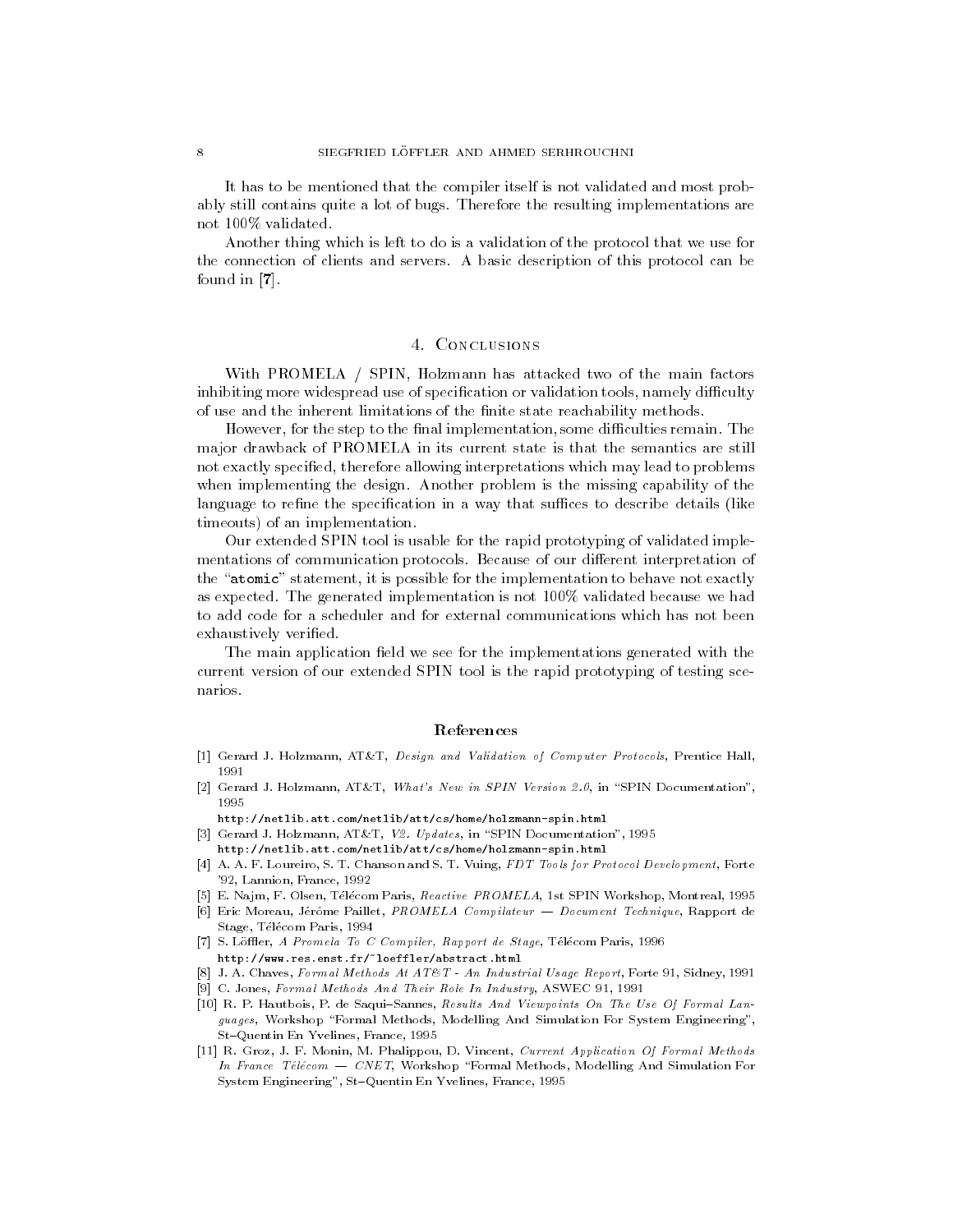#### **External Communications**

We already mentioned that we added external events to the PROMELA models. For the design of the implementations, this results in the necessity to find a way to specify such events in PROMELA. Since we did not want to change the PROMELA syntax by introducing new language constructs, we decided to implement such external events using channels. These "external" channels are specified exactly like normal PROMELA channels, the only difference is that we prefix their names with " $ext$ " in the specification. This allows us to use the existing tools for simulation and validation.

In order to simulate or validate a model which communicates with other systems via external channels, it suffices to include proctypes describing those external events into one single file used for simulation and validation.

The external channels also allow us to divide one PROMELA specification into implementations which run in multiple UNIX processes and communicate with each other via external channels. For this we have to create a PROMELA source code for each UNIX process to be generated. Using \#include" preprocessor directives all proctypes can then be included either in the source le which is used for simulation or in the source files which are used for the compilation of the implementation.

The connection of the UNIX processes is realized in a client-server architecture. The server always keeps track of the queue contents of the external channels in all connected UNIX processes. If a client wants to read from an external channel, it has to send a request to the server. On the other hand, the server notifies all clients if the contents of any of the external channels changes. To avoid having access problems with two clients reading from the same channel we limited read access to an external channel to one UNIX process per channel. If a UNIX process has read from a channel, thereafter no other UNIX process is granted read access to the same channel. This reduces the communication between the UNIX processes and makes them much faster. Nevertheless, multiple proctypes are allowed to write into the same channel queue.

For the inter-process communication between the UNIX processes, AF\_UNIX domain sockets are used. This makes it easy to distribute the processes over multiple machines by changing the AF UNIX domain into the AF INET internet domain.

Upon compilation of a PROMELA model, one can specify whether the compiled UNIX process should be the server or a client by setting the appropriate switch. Since all channel queues are kept within the server, it is advisable to make the UNIX process the server which uses the external channels the most.

The most important drawback in our extended SPIN environment is that it is not yet possible to use synchronous channels for the communication between UNIX processes. Almost as important is the missing capability for "sorted send" and "random receive" operations between UNIX processes, which were added to PROMELA with version 2.0 of SPIN. [2] [3]. Also introduced with SPIN Version 2.0 and not yet supported are some other language constructs like the "d\_step" statement.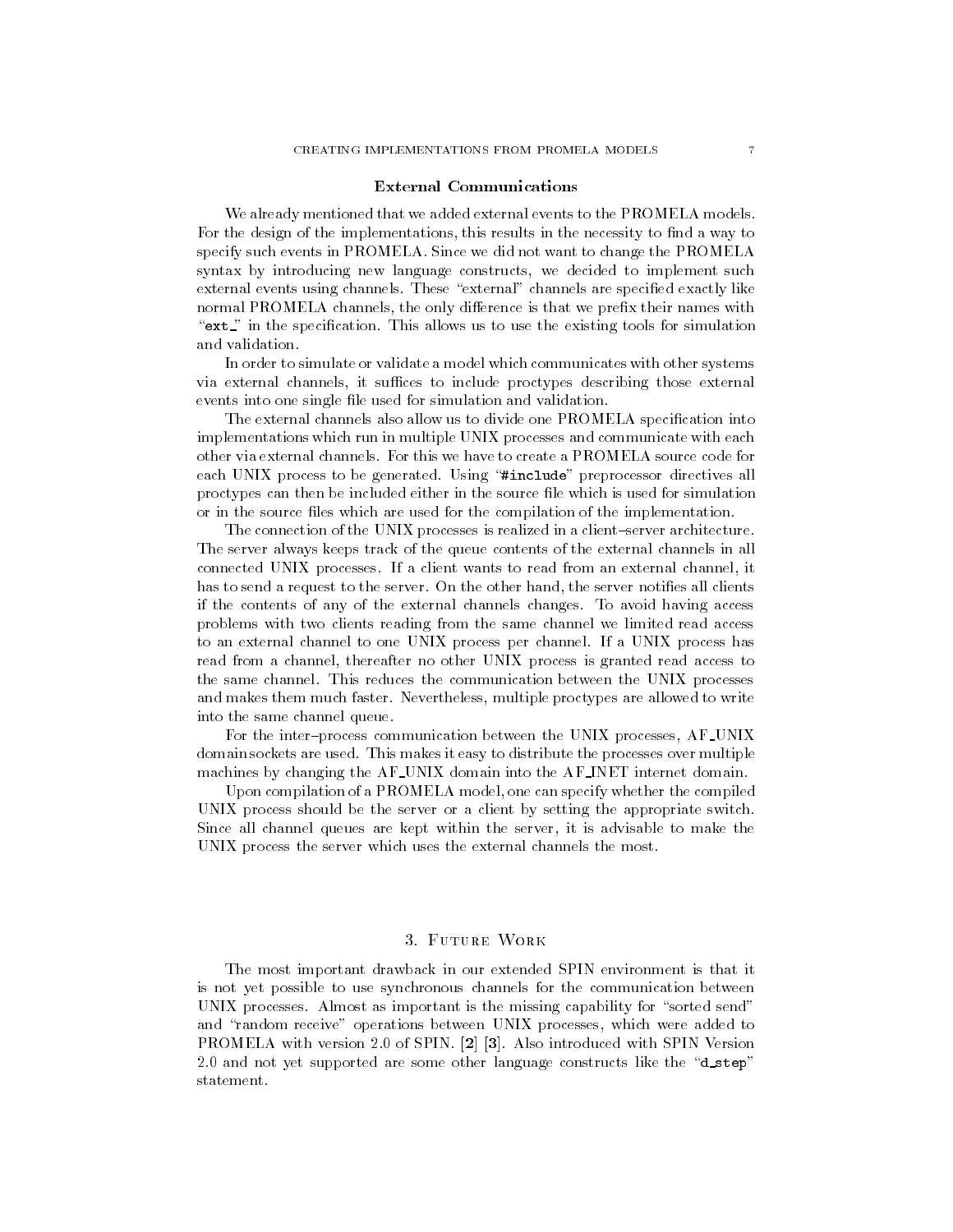This example shows that although we are using the same abstraction, treat it with the same tool and even use the same internal data structures as in validation, it is still possible to interpret the semantics of PROMELA differently.

Priorities. In Version 2.5 of SPIN, Holzmann added a mechanism to define process priorities for use during random simulations [3]. Those priorities could be easily implemented in the scheduler, however they aren't yet. The priorities were implemented to improve the debugging facilities. For validation they are not used at all.

## **Timer Mechanisms**

PROMELA was designed as a validation language. For the implementation of a protocol, there are some important requirements that are not yet covered by the language. For example it is absolutely necessary that one can define a timeout. Since the timeout statement in PROMELA has initially been designed to avoid the blocking of a proctype, in PROMELA it is not possible to specify any value for a timeout. For the validation it is sufficient to know that a timeout can occur in a certain state. If it can occur, it does not matter how long it may take until this happens since time is an element which does not exist in the validation.

The original timeout statement therefore is not supported for the implementation.

A solution to this problem could be to introduce a parameter that can be given to the timeout statement. This would have the advantage that existing PROMELA models could be modified very easily. On the other hand, it would have the disadvantage that a change to the language syntax would be necessary.

Since we did not want to change the syntax of PROMELA, we searched for another possibility. As a replacement, a timeout mechanism which uses message queues was implemented. This mechanism is close to the implementation of timers in SDL where timers basically are modeled as messages.

For the communication with this timeout mechanism that is implemented in the runtime scheduler, the following three message channel names, whose names are reserved, were defined:

- 1. " $set_timer$ " This channel can be used to set a timer. The channel definition "chan set\_timer=[1] of  $\{$  byte, byte  $\};$ " has to be used to define the channel in the model. Afterwards, a message consisting of a timer identier and a value (in seconds) for the timer can be transmitted in a message to the implementation scheduler.
- 2. "timer" This queue is used by the implementation scheduler to send a message if the timer expires. The channel definition "chan timer = [1] of { byte  $\}$ ;" has to be added to the PROMELA model. The message consists of the timer identifier that was sent through the set\_timer channel.
- 3. "del\_timer" This queue can be used to delete a timer before it expires. The definition for the channel is "chan del\_timer = [1] of  $\{$  byte  $\};$ " The message should be the timer identifier that was used when setting the timer. In recursive proctypes, it is advisable to use the "pid" Variable to compute a unique timer identifier.

To validate a model which uses those timer queues, an additional PROMELA proctype has to be added to the specification which describes the timer mechanism in the scheduler, i.e. reads and writes the timer queues.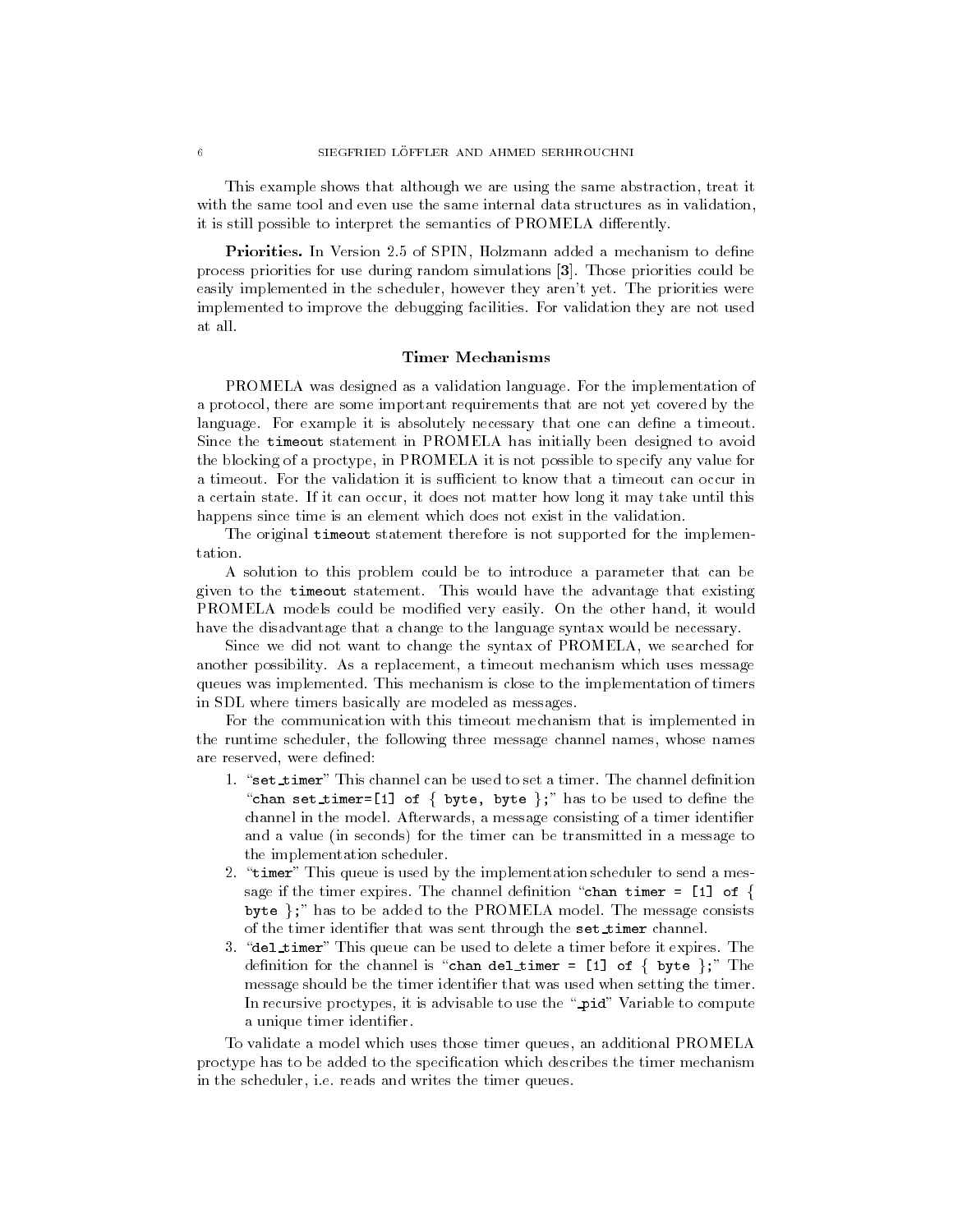all branches that it already tried to execute because an "else" statement that might be one of the branches is only executable if there are no other possible transitions. Since "else" is only executable if all other statements in the proctypes state aren't, the scheduler has to do the random branch selections until it has reached all other branches. If a completely random choice is used, some unexecutable branches are probably chosen more than once. Therefore, the scheduler uses more CPU time than necessary.

3. A third possibility is to choose the  $first$  branch to be executed in a random manner. Afterwards the remaining transitions can be tested sequentially. This costs almost no additional CPU time and has the advantage of introducing a random element into the implementation.

Since we wanted to have at least some random in our implementations, we decided to implement the third algorithm. This also allows us to use implementations for random simulations of the model.

**Blocking Proctypes.** If there are no possibilities to execute any of the branches in a certain state of a proctype, this proctype should block. If this is true for all proctypes in a UNIX process (or if the current sequence of transitions is "atomic") then it is not necessary to check continuously whether a transition has become executable. The only types of events that could change this state of the UNIX process are external messages from other processes or timeouts. So it is possible to block the UNIX process until an external message event occurs or a timer expires. This reduces the CPU load of the machine on which the implementation runs.

Atomic Sequences. In PROMELA, sequences of statements may be defined as "atomic" sequences. An atomic sequence should, from the point of view of the other proctypes, be seen as one single instruction that is not interruptible. During the execution of an atomic sequence, the scheduler must not switch to another proctype. However, starting with Version 2.0 of SPIN it is legitimate for an atomic sequence to block  $\begin{bmatrix} 2 \end{bmatrix}$   $\begin{bmatrix} 3 \end{bmatrix}$ . In this case it should — since Version 2.0 — be allowed to switch to another proctype.

This is implemented differently in our scheduler. If an atomic sequence in the implementation blocks, the scheduler will stay in this proctype until it unblocks, even if this will never happen.

The reason why we decided to interpret the semantics of the "atomic" statement differently is that we wanted to add external events to implementations. However, if an implementation blocks in a certain state because it would have to wait for an external event, one can never know if this event will ever occur or not, because it is not specied in the same model. Therefore we can not know if it is necessary to leave the atomic sequence in order to avoid a deadlock.

A solution to this problem could be to prohibit the use of external channels inside atomic sequences. An easier solution is, in our opinion, to interpret the semantics as they were interpreted by older versions of SPIN, i.e. not allowing the change of proctypes inside atomic sequences at all. If a designer wants to allow a proctype change in a certain state, he should specify this explicitly by breaking the atomic sequence into multiple sequences which are separated by the operation in which the proctype change is to be allowed.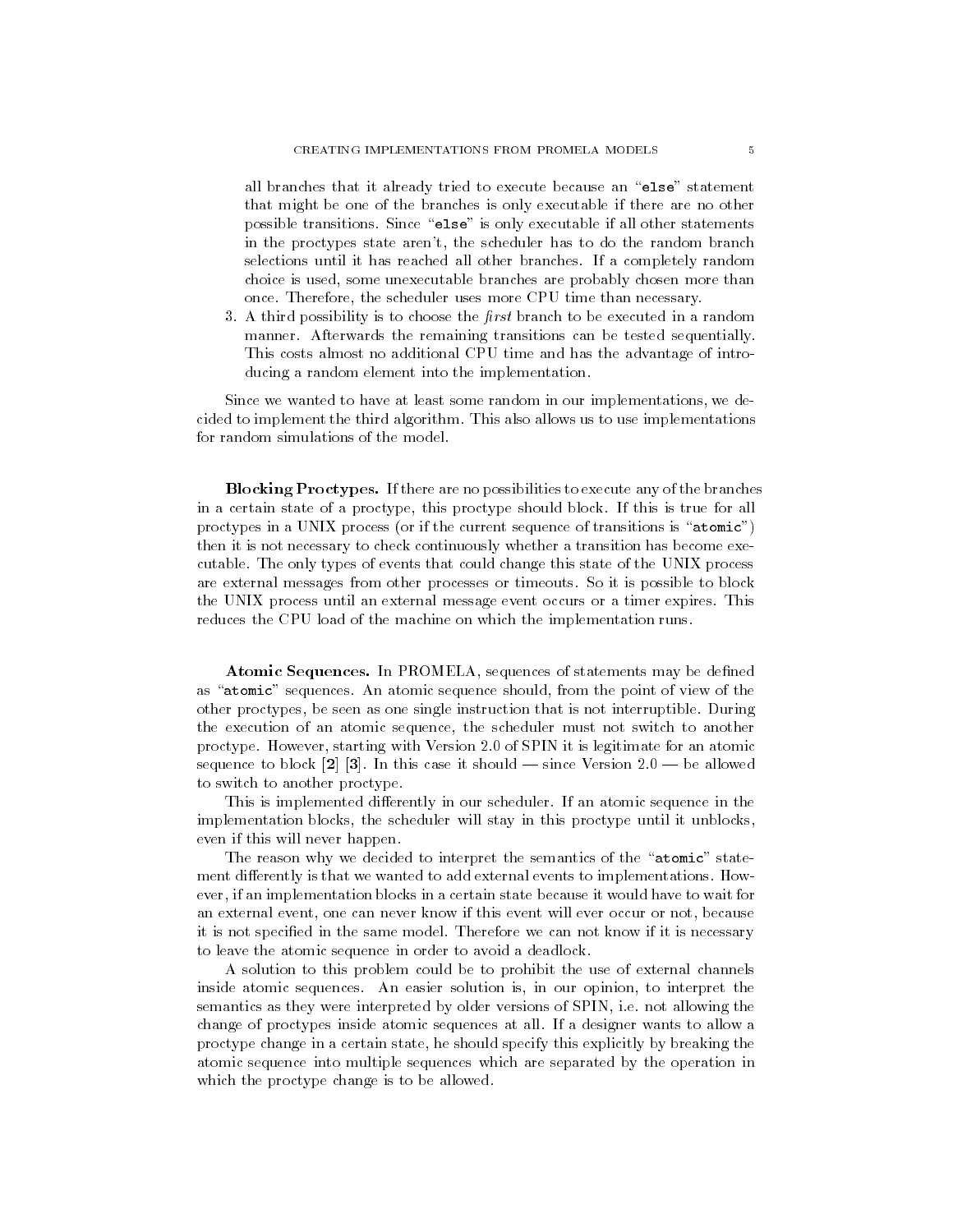Figure 4. Code Dependencies With SPIN

#### Scheduling in the Implementation

The state machine plus the additional C code for the implementation are compiled into a UNIX program. Thus multiple proctypes which are designed to run in parallel are executed in one single UNIX process. For the switching between the proctypes a scheduler which selects the next active proctype and takes care of external communications and of timers is needed.

Non-Determinism. The most interesting feature of PROMELA as a language is the possibility to describe non-determinism. If non-deterministic choices are to be translated into executables (implementations), there are several possibilities for dealing with it.

In "if..fi" and "do..od" statements, all executable branches from the current state of the state machine can be chosen in an arbitrary manner. Before choosing a branch, the scheduler therefore has to test if it is executable. The following three strategies for the choice of the next transition can be imagined:

- 1. It must be allowed to simplify the implementation by just choosing always  $\mu$  are  $\mu$  and  $\mu$  and  $\mu$  are scheduler starts with the first transition, checks if it is executable, if it isn't, it tests the second one, and so on. This makes it very compact and usually quite performant. The behavior of the implementation will be the same each time it is started because there is no random element in scheduling (except possible external events).
- 2. Another possibility is to use a random number generator to choose between the branches. The disadvantage of this method is that the same transition branch may be chosen more than once. The scheduler has to keep track of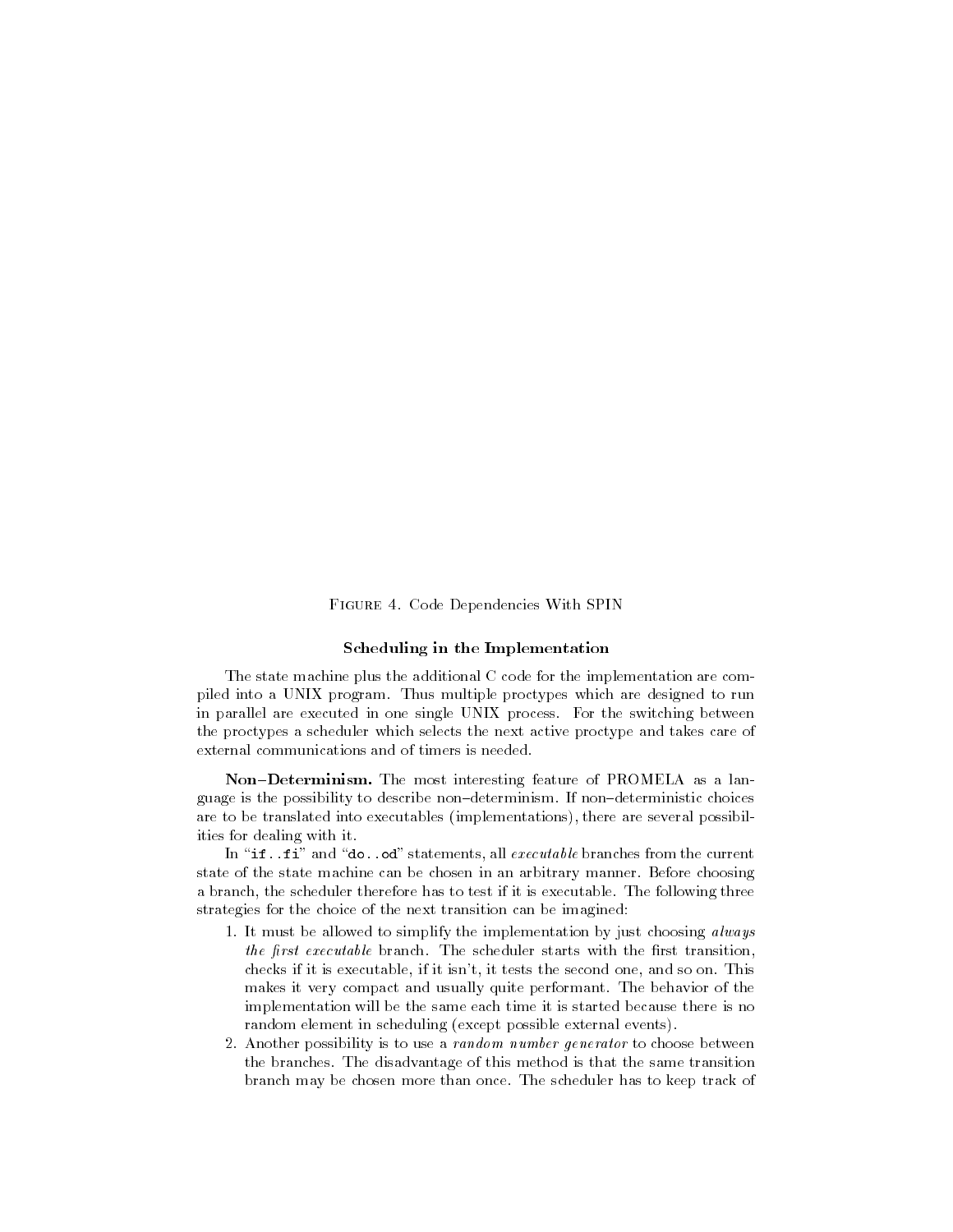Figure 3. Overview Of The Code That SPIN Produces When Called With The Option "-a"

The two branches of the abstract tree melt together into one (as shown in figure 2) since the same abstraction is used for validation and implementation. This is the originality of our contribution that distinguishes it from most other tools for the generation of implementations, which are usually separate programs [6].

# 2. Our PROMELA to C Compiler

As we already mentioned, the analyzer which SPIN produces when called with the option  $-a$ " is generated as C code. This code is structured in five files, as depicted in figure 3.

In order to re-use the state machine which SPIN generates corresponding to the PROMELA source we need the files "pan.m" (the forward moves) and "pan.t" (the transition matrix). In addition to those we use parts from " $pan.c"$  (the main analyzer code) and "pan.h".

Figure 4 shows an overview over the data dependencies with our extended SPIN tool. The shaded regions in the figure represent the extensions we made for the generation of implementations. This is mainly the scheduler but also some code that allows us to define real-time timers and to communicate with other UNIX processes.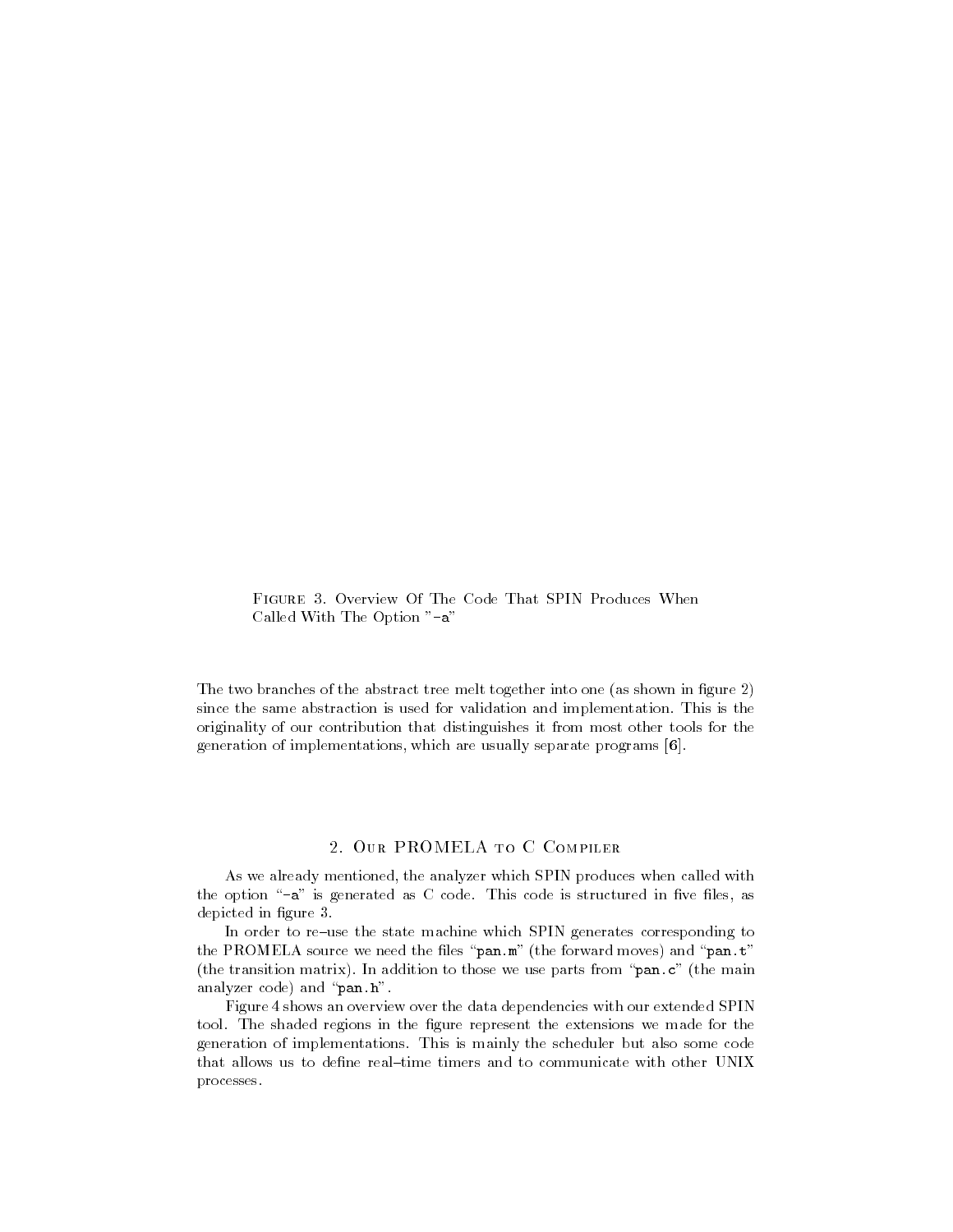Figure 2. Using The Same Tool For Validation And Implementation

The main goal when creating an implementation from PROMELA source code obviously is to create a validated implementation which has certain provable characteristics. To achieve this it is necessary to keep as close as possible to the validated code, i.e. to stay as close to the validated abstraction in the tree in figure 1.

This was our starting point for the generation of the implementation. We went into the internal data structures of the validator generated by SPIN and tried to re{use as much of it as possible. The big advantage we had from using SPIN for this effort was that SPIN already generates C code for all transitions and actions. In fact Holzmann already mentioned this possibility to create implementations by proposing modications to the validator as an exercise in his book [1] (p. 317, ex.  $13{-}5$ ).

By modifying the tool SPIN, isolating the state machine  $-$  the "motor" of the validator  $-$  and extending it with additional new code (mainly a scheduler), we achieve an implementation which has a very high fidelity to the validated code.